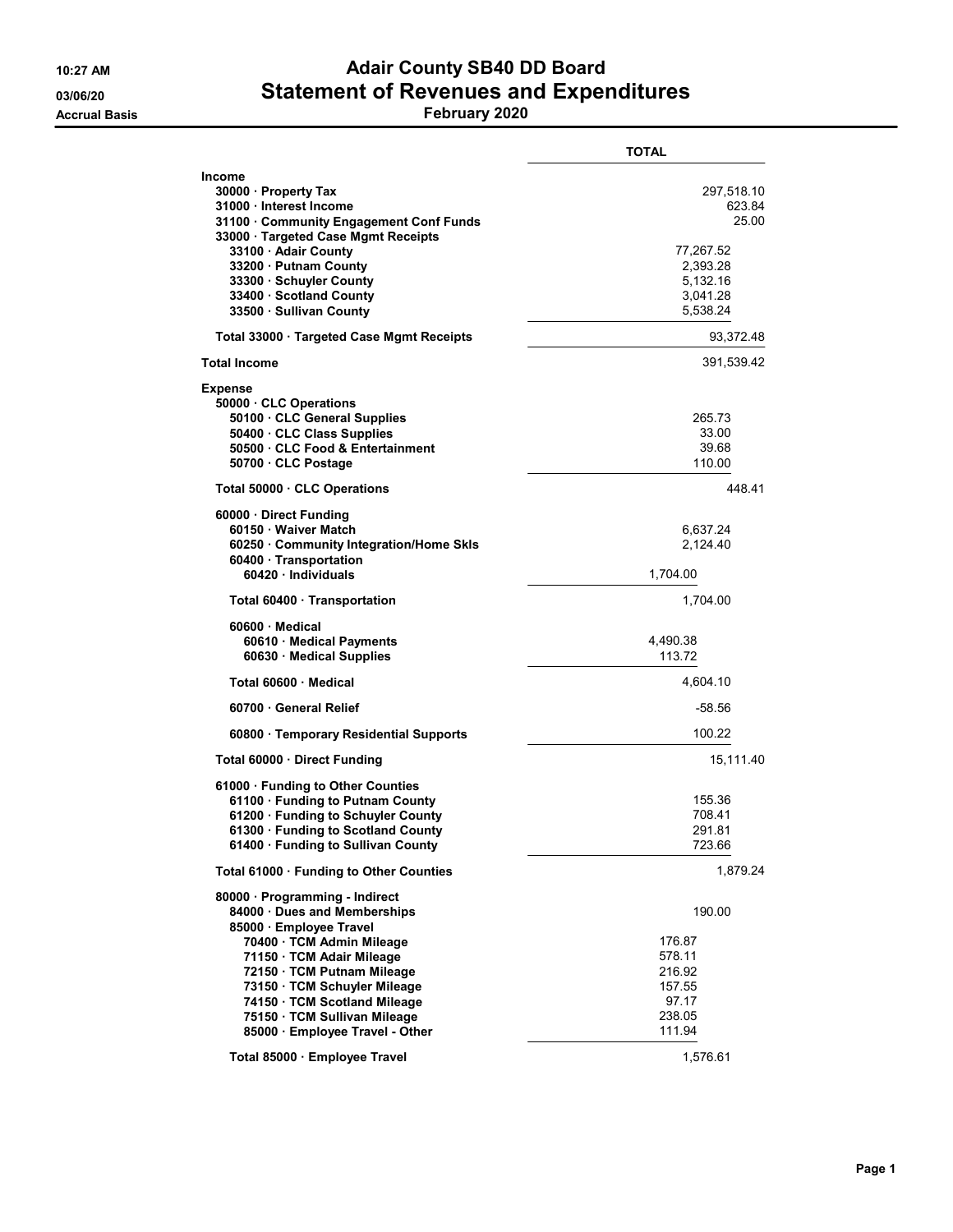## 10:27 AM **Adair County SB40 DD Board** 03/06/20 **Statement of Revenues and Expenditures**

## Accrual Basis February 2020

|                                                                                                                                                                                                                                                                                                           | <b>TOTAL</b>                                                                                             |
|-----------------------------------------------------------------------------------------------------------------------------------------------------------------------------------------------------------------------------------------------------------------------------------------------------------|----------------------------------------------------------------------------------------------------------|
| 87000 Office Expenses<br>87100 Office Supplies<br>87110 · Office Supplies-Country Club                                                                                                                                                                                                                    | 34.96                                                                                                    |
| 87120 Office Supplies-McPherson                                                                                                                                                                                                                                                                           | 328.58                                                                                                   |
| Total 87100 · Office Supplies                                                                                                                                                                                                                                                                             | 363.54                                                                                                   |
| 87200 · Postage<br>87210 · Postage-General<br>87220 · Postage-TCM                                                                                                                                                                                                                                         | 56.50<br>56.50                                                                                           |
| Total 87200 · Postage                                                                                                                                                                                                                                                                                     | 113.00                                                                                                   |
| 87300 Advertising/Marketing                                                                                                                                                                                                                                                                               | 150.00                                                                                                   |
| 87450 · Employee Retention/Appreciation<br>87700 · Building Maintenance<br>87710 Janitorial                                                                                                                                                                                                               | 60.00                                                                                                    |
| 87711 · Janitorial-Country Club<br>87712 Janitorial-McPherson<br>87710 Janitorial - Other                                                                                                                                                                                                                 | 1,083.73<br>649.69<br>12.20                                                                              |
| Total 87710 · Janitorial                                                                                                                                                                                                                                                                                  | 1,745.62                                                                                                 |
| 87730 · Snow Removal<br>87731 Snow Removal-Country Club<br>87732 Snow Removal-McPherson                                                                                                                                                                                                                   | 525.00<br>790.00                                                                                         |
| Total 87730 · Snow Removal                                                                                                                                                                                                                                                                                | 1,315.00                                                                                                 |
| Total 87700 · Building Maintenance                                                                                                                                                                                                                                                                        | 3,060.62                                                                                                 |
| 87800 · Software & Technology<br>87810 · Soft & Tech-Country Club<br>87800 · Software & Technology - Other                                                                                                                                                                                                | 104.00<br>6,097.00                                                                                       |
| Total 87800 · Software & Technology                                                                                                                                                                                                                                                                       | 6,201.00                                                                                                 |
| Total 87000 · Office Expenses                                                                                                                                                                                                                                                                             | 9,948.16                                                                                                 |
| 87500 · Personnel<br>51000 CLC Personnel<br>51100 CLC Center Salary Expense                                                                                                                                                                                                                               | 6,162.94                                                                                                 |
| Total 51000 · CLC Personnel                                                                                                                                                                                                                                                                               | 6,162.94                                                                                                 |
| 66000 · Payroll Expenses                                                                                                                                                                                                                                                                                  |                                                                                                          |
| 66500 Salary Sick<br>66700 · Salary Vacation<br>66000 · Payroll Expenses - Other                                                                                                                                                                                                                          | 3,734.55<br>1,318.01<br>6,319.38                                                                         |
| Total 66000 · Payroll Expenses                                                                                                                                                                                                                                                                            | 11,371.94                                                                                                |
| 70300 · TCM Admin Salary<br>71110 · TCM Adair Salary Expense<br>71115 · TCM Adair Overtime<br>72110 TCM Putnam Salary Expense<br>73110 · TCM Schuyler Salary Expense<br>74110 · TCM Scotland Salary Expense<br>75110 · TCM Sullivan Salary Expense<br>87510 · Salary Expense<br>87540 · Employee Benefits | 6,777.47<br>28,145.25<br>81.26<br>1,304.68<br>3,195.73<br>1,348.92<br>3,444.22<br>16,590.36<br>23,375.57 |
| Total 87500 · Personnel                                                                                                                                                                                                                                                                                   | 101,798.34                                                                                               |
| 88500 Training<br>76000 · TCM Training<br>88500 Training - Other                                                                                                                                                                                                                                          | 443.80<br>3,000.64                                                                                       |
| Total 88500 · Training                                                                                                                                                                                                                                                                                    | 3,444.44                                                                                                 |